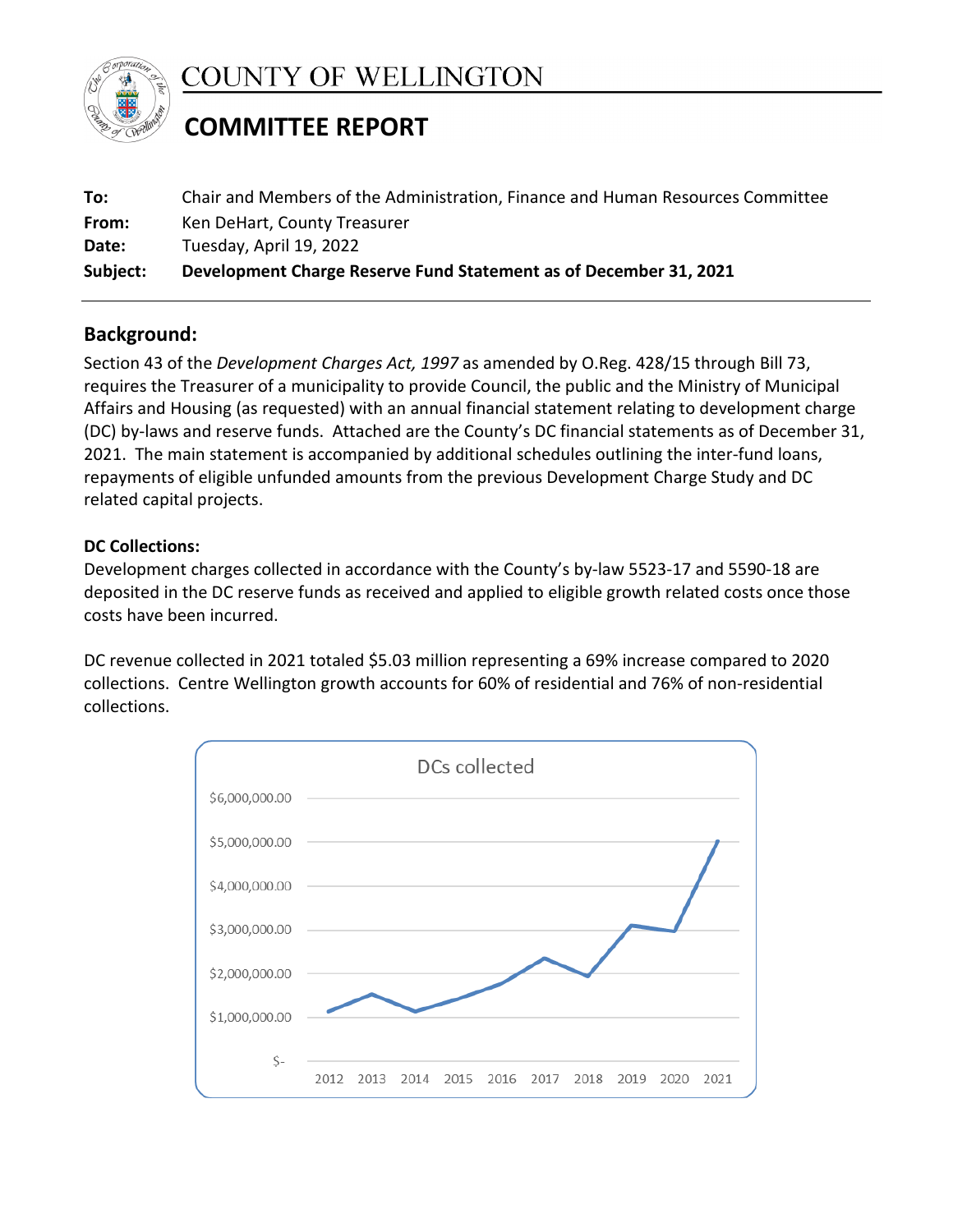



## **DC Expenditures:**

The County transferred \$1,318,314 to support growth related capital in 2021. Project spending includes:

- \$128,000 from DC Library to increase collection materials at the County's 14 branches
- \$349,644 in DC Admin funding contributed to: the Development Charge Study Update (\$11,716), the Official Plan Update (\$108,667) and the Transportation Master Plan (\$229,261)
- \$840,670 in DC Roads funding contributed to: the construction of Wellington Road 18 at 26 intersection (\$23,317), Erin Brucedale Shop (\$15,590), Intersection improvements at WR 124 at 32 (\$20,156), Arthur Shop (\$41,474), WR 18 Intersections (\$737,134) and WR 7 at the First Line (\$3,000)